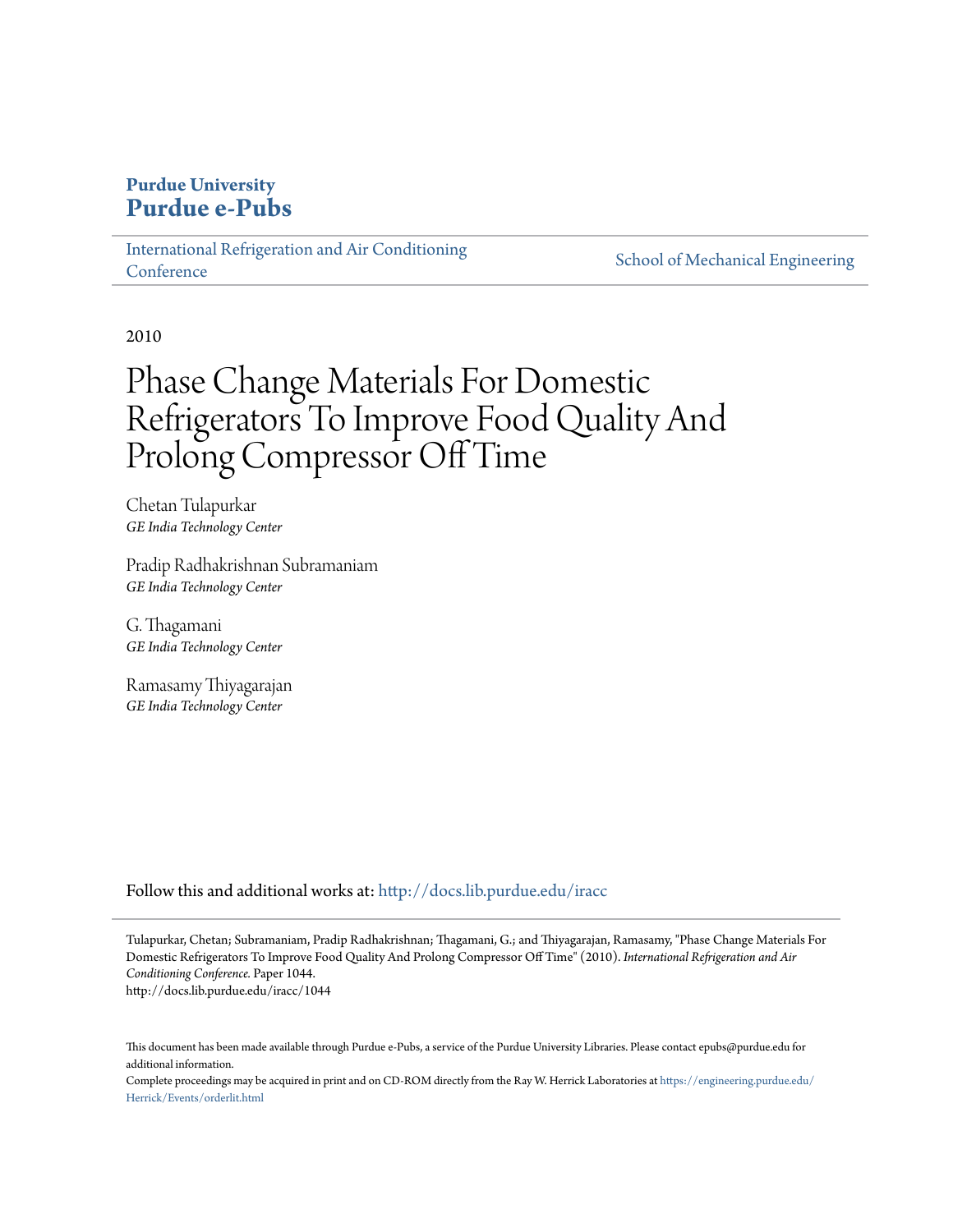#### **Phase Change Materials For Domestic Refrigerators To Improve Food Quality And Prolong Compressor Off Time**

Pradip Subramaniam<sup>1</sup>, Chetan Tulapurkar<sup>2</sup> Ramasamy Thiyagarajan<sup>3</sup>, G Thangamani<sup>4</sup>

<sup>1</sup>GE India Technology Centre, GRC, Bangalore, Karnataka, India +91 80 2841 2111, pradip.subramaniam@ge.com ,chetan.tulapurkar@ge.com <sup>3</sup> GE Appliances, Louisville, Kentucky, USA +1 502-452-3307 ramasamy.thiyagarajan@ge.com

#### **ABSTRACT**

The method and design of a novel Dual evaporator based domestic refrigerator with Phase Change materials (PCM) which provide thermal storage (TS) is presented .The usage of PCM as a TS will help to improve the COP (Coefficient of performance) of new refrigeration cycle by introducing a new sub cooling routine. This improvement by sub cooling can be done for single evaporator refrigeration system or with even a dual evaporator system for a refrigerator / freezer combination. Because of prolonging of the compressor off time by using the latent heat of energy of the PCM we can have better food quality due to lower hysteresis cycles of on/off for a given period of operation .We have made system level modeling of the freezer / fresh food type domestic refrigerator and have also simulated the energy consumption using the new refrigeration cycle with sub cooling using PCM. Based on system design and modeling we have made experimental refrigerator prototype with new refrigeration cycle with PCM based TS and heat exchangers in the freezer and fresh food section. Test results and improvements in food quality are also presented. The energy efficiency results are also discussed.

#### **1. INTRODUCTION**

Thermal Energy Storage through Phase Change material has been used for wide applications in the field of air conditioning and refrigeration especially at industrial scale. The specific use of this Thermal Storage has been for Energy Storage during low demand and release of this Energy during peak loads with potential to provide energy savings due to this. Lately though the application of this type of Phase Change materials for domestic refrigeration application to save energy or operate during the power outage has been under active consideration .The use of latent heat storage is especially suited to the storage of energy to prolong the food preservation time of domestic refrigerators fresh food compartment & also use the excessive stored energy can to improve the freezer cooling cycle by its release at appropriate time . The principle of latent heat storage using phase change materials (PCMs) can be incorporated into a thermal storage system suitable for use in domestic refrigerator.

#### **2. PHASE CHANGE MATERIAL SELECTION**

Various sub zero (Below Ice Freeze temperature) Phase Change materials have been developed in the recent past, which form potential candidates for usage as storage device in fresh food & freezer compartment. The usage of dual temperature refrigeration cycle which consists of high temperature & low temperature refrigeration with appropriate PCM instead of conventional single low temperature refrigeration cycle has good potential for energy saving. The benefits come on two counts namely

- A) By doing fresh food cooling by using high temperature refrigeration cycle during on time, and with off time prolonging by using PCM
- B) By storing excess energy at high refrigeration temperature to be used subsequently as sub cool energy for running the relatively less efficient low temperature refrigeration cycle.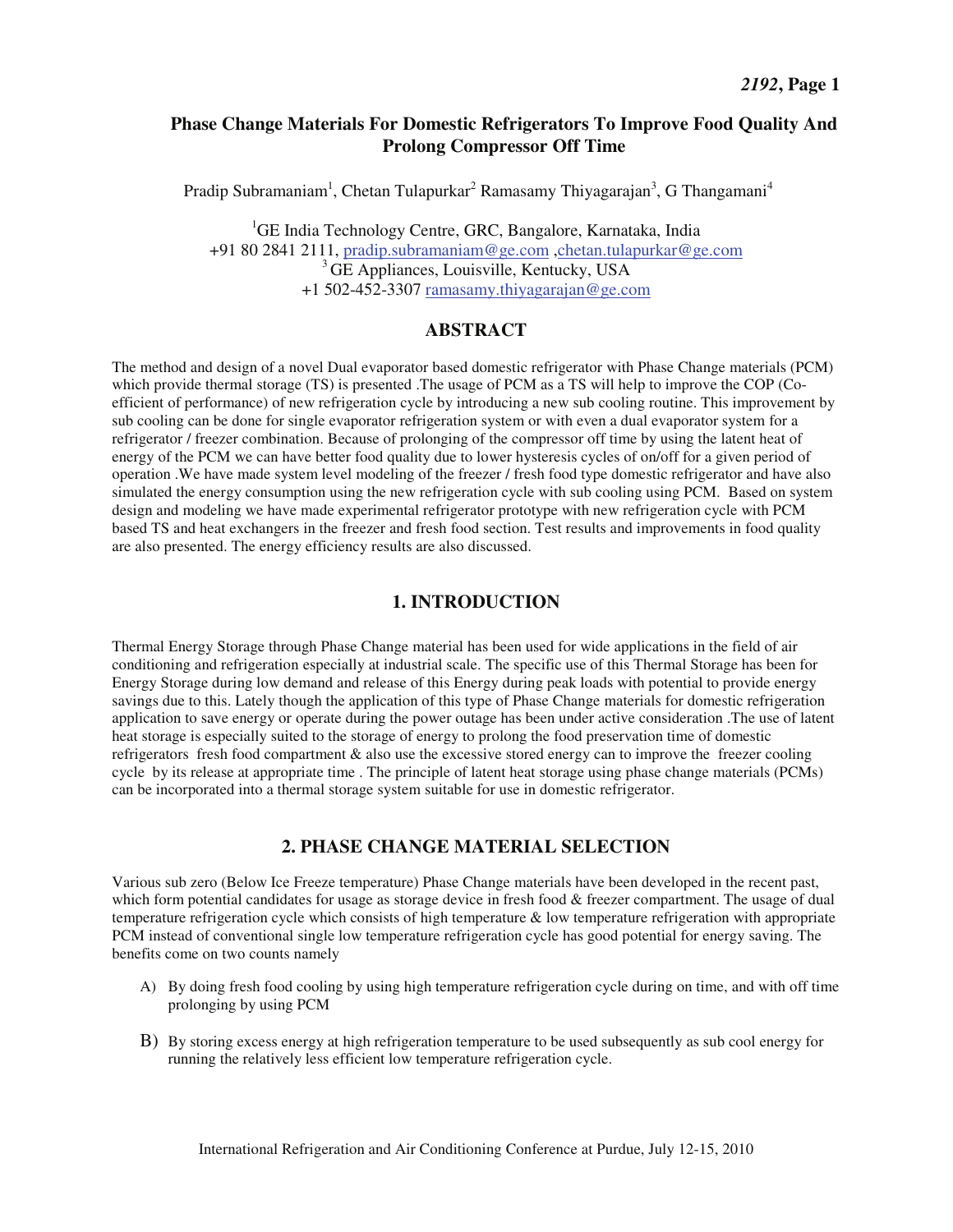The above two benefits translate into improvement in Co-efficient of performance by about 20% or so. Also the increased off time due to storage of energy in the fresh food and freezer compartment gives better food preservation which helps improve the refrigerator performance.

### **3.MATHEMATICAL MODEL FOR HEAT LOAD CALCULATION**

#### **3.1 System Level Model**

A mathematical model and simulation program have been developed for sealed system and compartment of a Phase Change Material (PCM) based refrigerator. The model is based on total kJ requirement for cooling the Freezer and Fresh food compartment independently. Simulation program has options for analyzing multiple evaporators including PCM heat exchanger, modifying sealed system configuration and varying damper opening.

**Mathematical model:** Input parameters for this model are tabulated in Table 1.

| Sr. No. | Input parameter                        | Sr. No. | Input parameter                       |
|---------|----------------------------------------|---------|---------------------------------------|
|         | Type of Refrigerant                    | -6      | Compressor curve                      |
|         | Pressure drop in evaporator, condenser |         | Compressor                            |
| 3       | Degree of Superheat $&$ sub cooling    | 8       | Compartments' percentage load sharing |
| 4       | Evaporator, condenser pressure         | 9       | Compressor On/off time duration       |
|         | Enthalpy drop in capillary tube        | 10      | Compartments' temperature range       |

**Table 1: List of input parameters to baseline a refrigerator.** 

Assume for a cooling compartment at steady state, its energy content is  $Q_i$  at the end of ON duration and reaches  $Q_f$ at the end of OFF duration, where  $Q_f > Q_i$ . During OFF period, increase in energy content in the compartment is due to heat loss from ambient.

$$
Q_i + Q_1 = Q_f
$$
 Where  $Q_1 = t_{off} * W_1$ 

Here  $t_{off}$  is compressor OFF time duration/cycle and  $W<sub>1</sub>$  is average heat leakage rate from ambient to cooling compartment.

$$
Q_f - Q_i = Q_1 = t_{off} W_1
$$
  $........$   $...$ 

During compressor ON time duration, evaporator has to do two tasks;

i) Bring down energy content from  $Q_f$  to  $Q_i$ 

ii) Take care of heat loss from ambient to compartment during ON time duration

$$
Q_{ev} = (Q_f - Q_i) + Q_1
$$
.................  
.................  
Equation 2

Here it is assumed that  $Q_l$  is same for ON and OFF duration.

If  $W_e$  = evaporator capacity then

$$
Q_{ev} = W_e t_{on}
$$
 *........ ........ 3*

It is assumed that average heat leakage rate  $W<sub>1</sub>$  is constant during entire steady state of the refrigerator.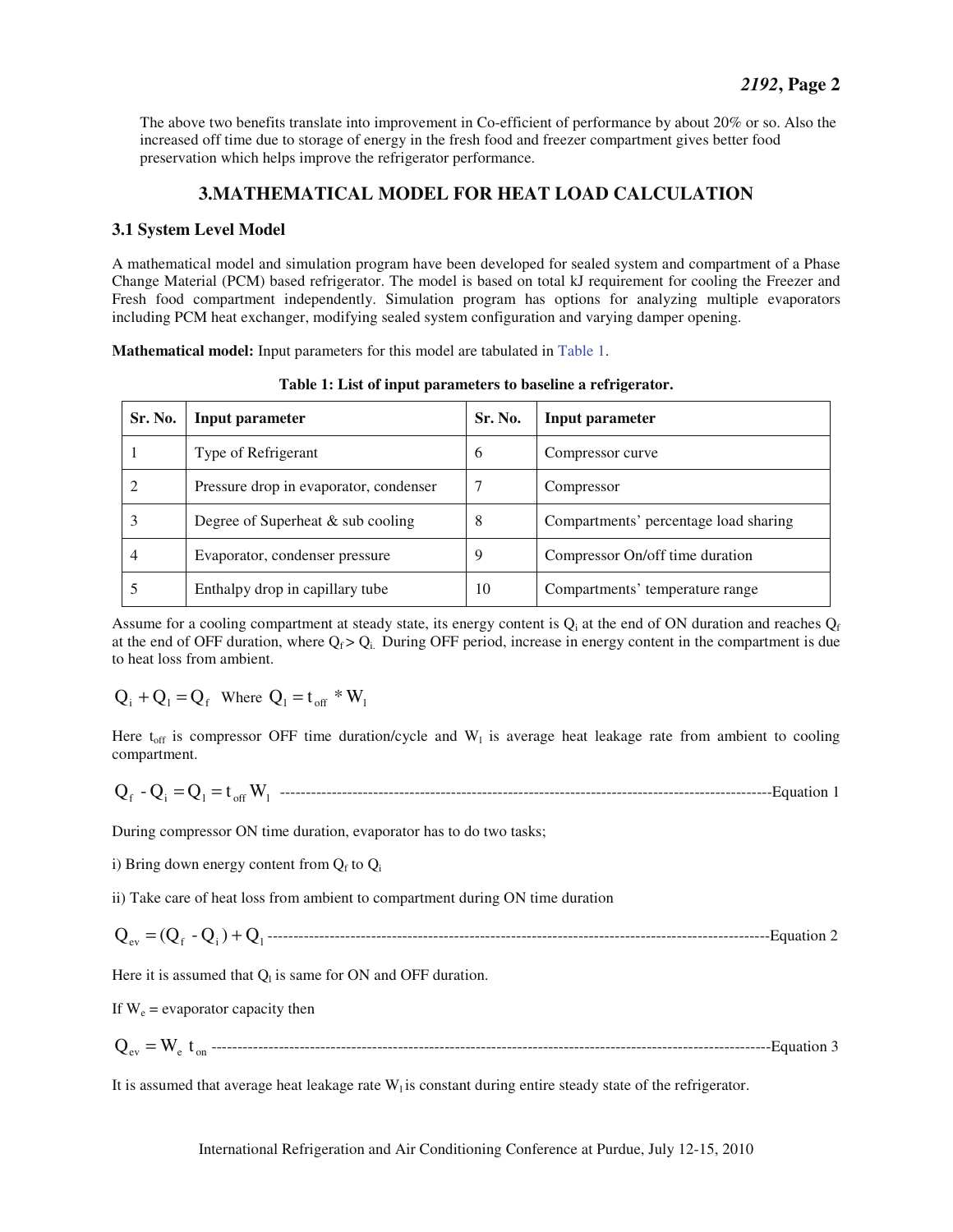$$
Q_1 = W_1 t_{on}
$$
 *........*

From equations 2, 3 and 4 f <sup>i</sup> <sup>e</sup> on <sup>l</sup> on Q - Q = W t - W t --------------------------------------------------------Equation 5

Now equation 1 & 5 give off <sup>l</sup> <sup>e</sup> on <sup>l</sup> on t W = W t - W t ------------------------------------------------------------Equation 6

$$
W_1(t_{on} + t_{off}) = W_e t_{on}
$$

e l on  $\mathfrak{c}_{\text{off}}$ on  $\frac{t_{on}}{(t_{on} + t_{off})} = \frac{W_1}{W_e}$ 

Where  $\frac{6n}{(t_{on} + t_{off})}$ t on  $\mathfrak{c}_{\text{off}}$  $\frac{\sin \theta}{\cos \theta}$  is equivalent to % ON time of the refrigerator.

From equation 8, it can be concluded that if compressor curve with on and off time is available, average leakage rate can be determined. In equation 8,  $W_e$  is determined from measured evaporator and condenser temperature, on compressor curve .It is assumed that leakage rate is constant for a refrigerator unit operating in same ambient conditions and slightly different inside temperatures too. For FZ & FF, separate leakage rate calculation, percentage share of FF & FZ should be known.

For calculating the cooling compartment heat capacity, it is assumed that during OFF time, air & food load inside the compartment remains unchanged.

<sup>p</sup> <sup>f</sup> <sup>i</sup> <sup>f</sup> Qi M C (T - T ) = Q - ------------------------------------------------------------------------------------------Equation 8

Where M  $C_p$  is heat capacity for a refrigerator, M  $C_p$  of a compartment is a combined heat capacity of air and food load, and  $T_f$  is average high temperature and  $T_i$  is average low temperature.

From equation 1 and equation 8 f <sup>i</sup> <sup>l</sup> off <sup>l</sup> Q - Q = Q = t W --------------------------------------------------------Equation 9

$$
M C_p (T_f - T_i) = Q_f - Q_i
$$
 1000

$$
M C_{p} = t_{off} \frac{W_{1}}{(T_{f} - T_{i})}
$$
 117.10

Hence M  $C_p$  can be calculated for both cooling compartment e.g. FZ and FF compartments.

A simulation program has been developed in MS Excel macros with Visual Basic programming language to predict and optimize performance of the refrigerator with new sealed system. The program calculates kJ requirements for a baseline model based on given compressor ON time and evaporating capacity from compressor curve.

**Configuring a new sealed system:** After benchmarking baseline refrigerator model, next step is to select a particular configuration for the new refrigerator. For this, a user-friendly section is incorporated in the simulation program to choose a particular type of PCM refrigerator configuration. The section is the part of the input sheet shown in Figure 1. There are options to select and deselect damper and particular type of heat exchanger from the sealed system design. For example a 2-evaporator sealed system has no damper in the refrigerator hence air cannot move from FZ to FF and vice versa. There can be a direct air heat exchanger and a PCM heat exchanger in both FF & FZ compartment. In addition, it can have a sub cool PCM heat exchanger to absorb heat from refrigerant coming out of first capillary tube during discharging cycle. For a new configuration, there would not be any change in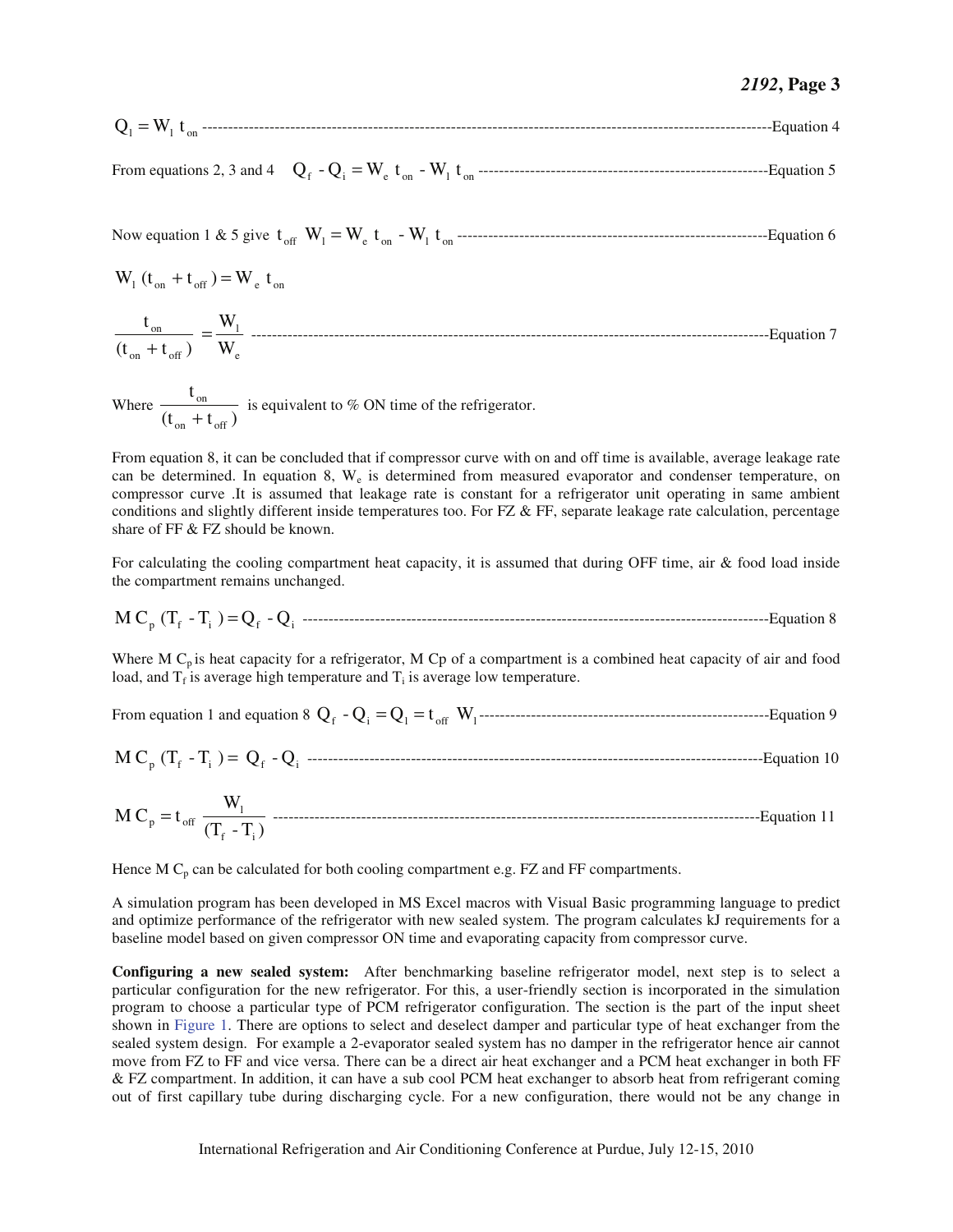compartment parameters hence the parameters shown in Table 1 will remain the same .In order to compare the performance of baseline and new refrigerator, thermodynamic analysis of each cycle has been performed and presented through a graph as shown in Figure 2. The graph is updated as any design parameter changes in new cycles. New cycles may comprise of charging (high temperature) and discharging (low temperature) cycles. PCM details can be entered into the simulation sheet Details of thermodynamic properties of refrigerant at different locations and for different cycles are tabulated in the simulation program .

**Optimizing for maximum energy saving:** After benchmarking of baseline refrigerator, selecting exact configuration of new refrigerator, selecting PCM material and its freezing temperature, fitting the compressor curve and anchoring thermodynamic models in the simulation program, the performance of new refrigerator can be optimized. The details of PCM Cooling are given in Figure 3. The heat exchanger details are shown in Figure 4. The optimization portion in the simulation program is shown in Figure 5. Each of six design parameters has range based on physical constraints. Objective function is energy consumption and COP. The constraints are monitored through simulation program The excel add-in software based on Genetic Algorithm was used for thermal optimization. Details of heat exchangers like length, area, temperature, percentage cooling load sharing, heat transfer coefficient can be entered in the simulation program

#### **3.2 Overall Energy Baseline / New PCM System Performance**

Overall energy saving and comparison of baseline (basic) and new refrigerator performance can be seen from Figure 7.

#### **3.3 Entitlement Study – Benchmark and New PCM Cycle**

The theoretical estimation of the energy saving  $& COP$  improvement with the existing  $& new cycle$  is explained below in the Figure 6. The existing Cycle COP of 1.5624 changes to 2.007 / 1.808 for Charging / Discharging giving scope for energy savings with the new PCM based system. Based on this there could be potential of 8% savings in energy of the existing refrigerator model we benchmarked for the 9\_9 coolest setting.

#### **4.NEW CONCEPT REFRIGERATOR PROTOTYPE**

The following are the broad categories of possibilities to improve COP with PCM:

- 1. Freezer Off Time prolonging & modifying leakage load on 24 hr basis by putting PCM in low temperature evaporator system in freezer.
- 2. Fresh food off time prolonging & modifying leakage load on 24 hr basis by putting PCM in additional high temperature evaporator system in fresh food (DUAL Evaporator with PCM)
- 3. By using PCM as in fresh food on high temperature evaporator system to separately cool fresh food (NO Damper) . This high capacity cooling shall have higher COP since refrigerant evaporating temperatures are typically –5 to 15 Deg F, which gives better COP. This may reduce Fresh food ON time
- 4. Sub cool energy transfer from high temperature evaporator system through media of PCM to low temperature evaporator system hence improving COP. This may reduce Freezer ON time .
- 5. Use damper for initial pull down of fresh food & freezer & then use dual evaporator cycle for cycling. This may help faster pull down.

The concepts we analyzed were combination of above & we concluded based on our Kilojoules based model that the combination of PCM in Freezer / Fresh food with extra sub cool PCM in Fresh food / Outside will give the best energy savings. Based on this concept the design schematic is shown in Figure 8. Also to operate the vapor compression cycle with this new design needs to have a new algorithm. The new algorithm takes into consideration the operation of valves to provide refrigerant to the required portions during the charging cycle and the discharging cycle. According to this algorithm required we prepared the hardware of the Sealed system.

#### **5.REFRIGERATOR TESTING (New Concept)**

Based on the above design we balanced the unit and checked the cycle system temperatures of the charging & discharging temperatures. The design consisted of having a modified Freezer (Main) evaporator with the PCM portion of heat exchanger added to it with associated capillary with a modified fan and air duct system. A new Fresh food (Second) evaporator with the PCM portion of heat exchanger with new fan and duct system was installed in the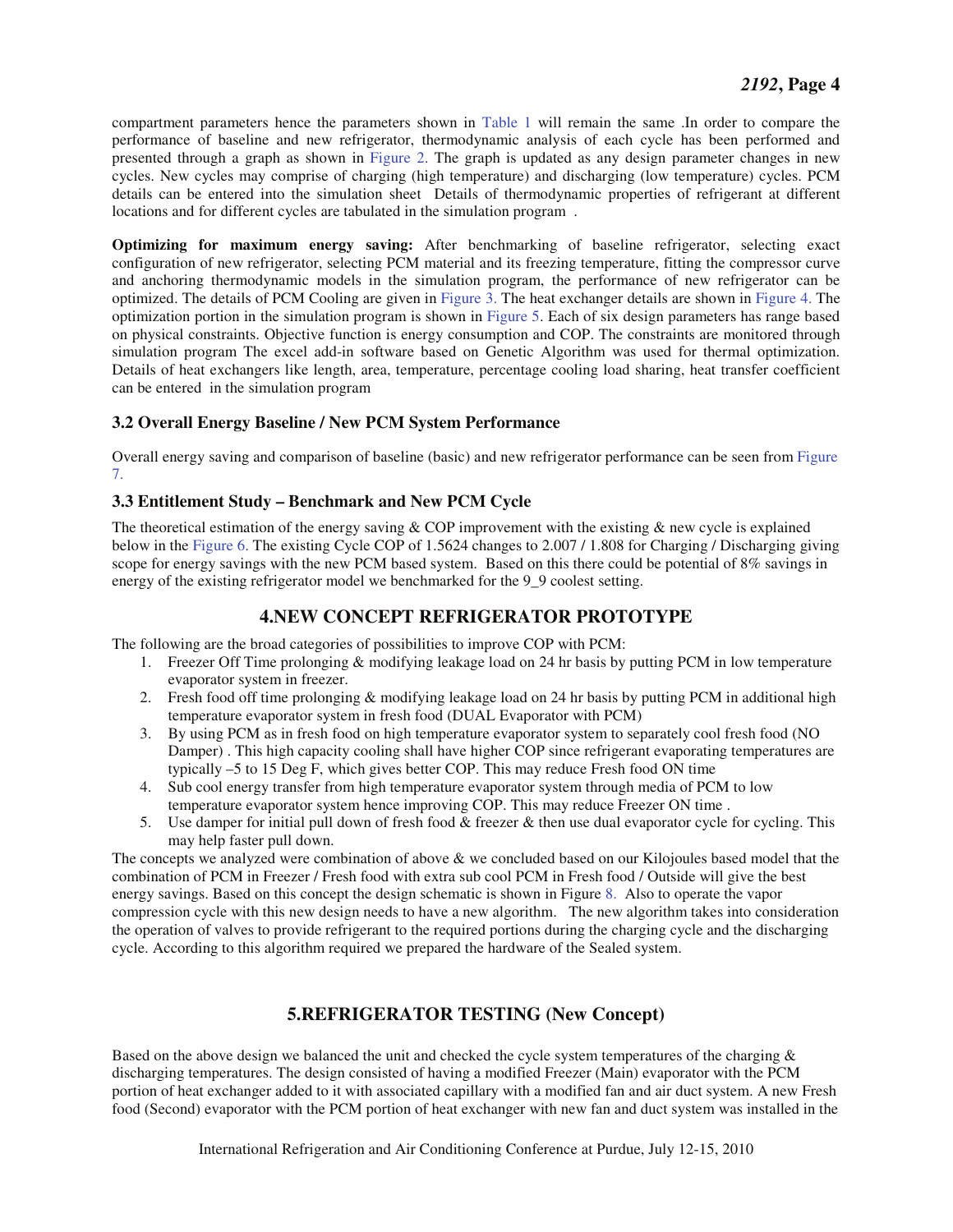Fresh food area . An additional PCM storage device heat exchanger was added outside the two chambers with a heat exchanger for latent heat release and storage during charging / discharging process. The various temperature parameters for vapor compression cycle and the freezer / fresh food load with the sensor temperatures were monitored and the refrigerator worked perfectly fine. The cycle balance with this new system was also done and testing of refrigerator power consumption was done. The various graphs of these readings are shown in Figure 9.

#### **6. RESULTS AND DISCUSSIONS**

The refrigeration cycle balance in terms of no liquid return to compressor was achieved in both the charging and discharging cycle . The gas quantity was also properly balanced for both cycles. The fresh food refrigeration temperature during the high temperature charging cycle was satisfactory. In this cycle the Fresh food evaporator, Fresh food PCM (Properly solidified) & Sub cool PCM (Properly solidified) cooling was good enough with a period of 12-13 mins time to maintain the fresh food temperature during charging / discharging & compressor off cycle. The food temperatures of the simulated propylene glycol load was found to be much better in terms of the narrow temperature band in which this could be maintained due to the inherent store & release capacity of PCM in the form of thermal storage. This means that PCM is effective in bringing down the fluctuations in the fresh food temperature, which is invariably seen in either single or dual evaporator systems without PCM. The refrigeration capacity delivered

by the high temperature charging cycle has been good enough to do cooling of the air with appropriate fan at a much lower time than 12-13 mins. The desired / calculated of heat transfer co-efficient for tube in tube out heat exchanger (FOR Fresh food PCM) **may** not be actually as per this & hence we could not get the desired fresh food cooled along with PCM solidification in 6-8 mins which Is the calculated time as per our model. Also the sub cool heat exchanger that was kept behind the refrigerator walls (to not add to the load of fresh food by putting it in) needed better insulation than the existing Vidaflex 15 mm insulation put but ideally this heat exchanger should be mounted between the outer sheet metal wall & PUF insulation area of refrigerator. This can be implemented in the final refrigerator design to give better sub cool benefit. Also tube in tube out design is not the best possible option & its secondary fin which we retrofitted from existing GE fin design could be more effectively designed. In the discharging cycle the flow of refrigerant from the condenser out is directed through a sub cool (third) capillary wherein PCM in sub cool heat exchanger melts to sub cool the refrigerant from a partial liquid/gas mixture to become completely saturated liquid or further sub cooled liquid. Here the assumption that we made in the modeling of our refrigeration cycle was that mass flow rate of refrigerant does not reduce with change in status of refrigerant from a liquid / gas mixture to completely liquid or sub cooled liquid state. In the actual case since we did not have mass flow metering device we could not exactly pin point to this effect. But in the actual freezer application we could not see the theoretically calculated increase in refrigeration capacity of 8-12% on the airside. So in effect the freezer side on time of compressor never got reduced in any of the trials due to additional sub cool effect . Hence there maybe a reduction in mass flow rate which in net effect would not have given perceptible increasing in cooling due to sub cooling. Another aspect was the additional freezer PCM heat exchanger. It possibly acted as an additional load & also since the refrigeration temperature never reached in this heat exchanger to  $-22$  Deg F to  $-15$  Deg F the PCM could not fully get solidified. So in the process the Freezer discharging process on time was typically 38-39 mins when as per the model the calculated time was only 32-33 mins. Also the overall compressor off time was not changed from approximately 30-31 mins due to the in effectiveness of freezer PCM to cool during this time . So as per model the calculated off time of 40 mins could not be achieved. So the net effect was that overall we could not save any energy in the full cycle.

One good aspect of the test results was that the food temperatures were more stable for fresh food and freezer during the on / off cycling of the PCM based refrigerator in comparison to the conventional refrigerator. The hysteresis effect was also much narrow and broader for the PCM refrigerator compared to the conventional system. We could easily claim good fresh food benefit  $\&$  its energy saving potential only for fresh food since in this high temperature refrigeration cycle COP is much higher. But at a overall freezer / fresh food combination system energy savings need to be shown after further studies are done.

#### **7.CONCLUSIONS**

The side-by-side 25 Cu ft refrigerator prototype with a new dual PCM Based refrigeration cycle was made  $\&$ demonstrated. The mathematical model for Side-by-Side refrigerator with Baseline kilojoules based load calculation was also made and demonstrated. The experiments done with the new prototype with PCM based refrigeration cycle gave very good & uniform fresh food / freezer temperature. Since the PCM in the fresh food was working in the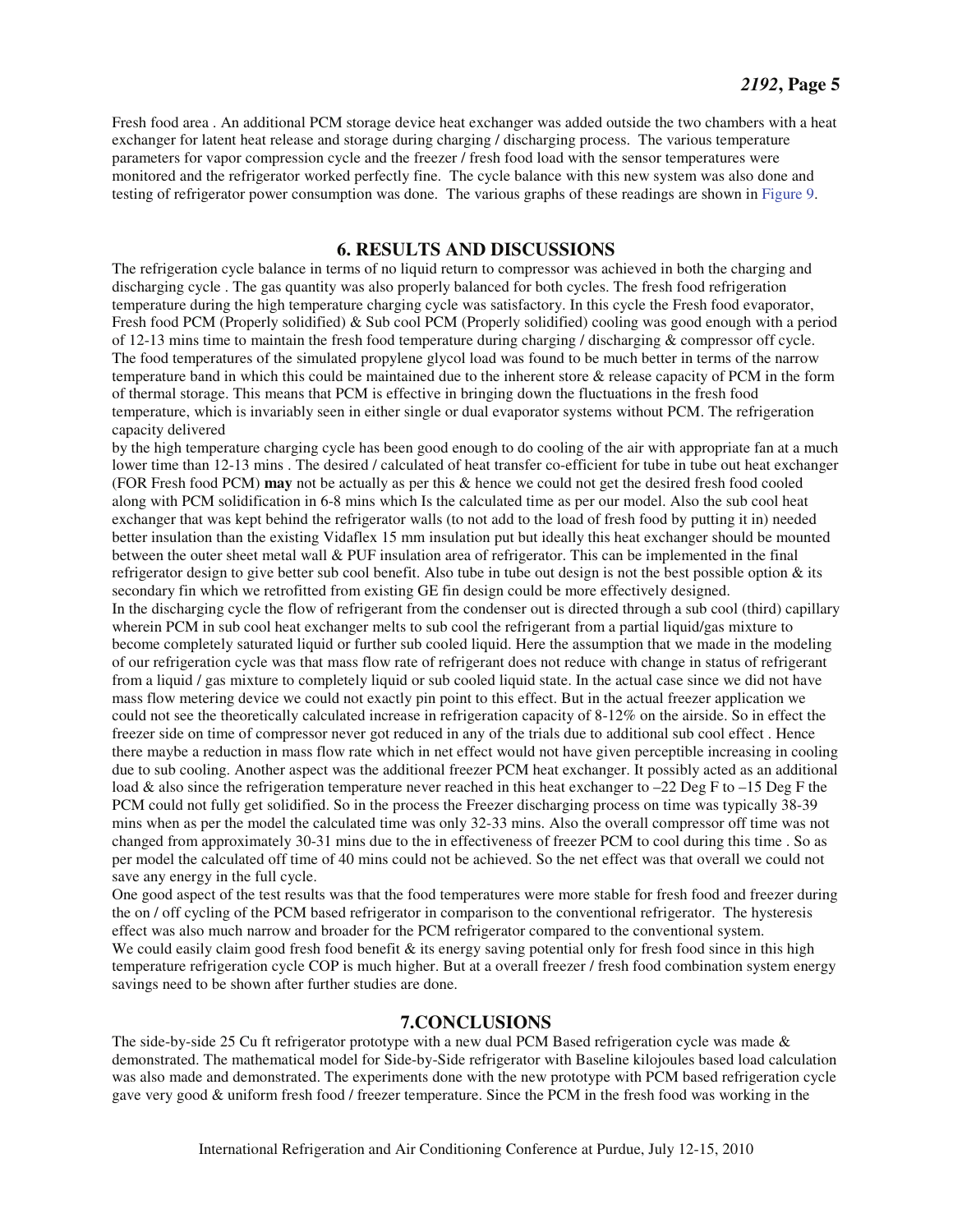desired temperature range of solidification & melting the cycling of fluctuations in food temperature was much lower than conventional single temperature refrigeration cycle. The freezer PCM did not work fully to the desired temperature range of solidification and melting which means that there could be improvements in the Freezer temperatures & also it would help in prolonging off time. There is further scope for improvement in this concept to get the energy savings calculated by the model by doing changes in heat exchangers (to improve U value) , cycle system (to improve Freezer PCM melt / freeze) and to tune the hysteresis temperatures of fresh food / freezer . Mass flow rate measurements for all new developed cycles would help a much more thorough engineering analysis of the new refrigeration systems. There would be scope also to optimize capillary and gas quantity of refrigerant for the new PCM based system, which also would help to maximize energy Savings.

#### **NOMENCLATURE / ABBRIEVIATIONS**

PCM –Phase Change Material TS –Thermal Storage Storage Storage Storage Storage Storage Storage Storage Storage Storage Storage Storage Storage Storage Storage Storage Storage Storage Storage Storage Storage Storage Storage COP - Co-Efficient of performance KJ –Kilojoules Energy  $Q_i$  - Energy Content at end of ON duration  $Q_f$  -Energy Content at end OFF duration  $V_{\text{tor}}$  - Compressor OFF time duration/Cycle  $W_1$  – Average heat leak rate ambient to  $t_{off}$  – Compressor OFF time duration/Cycle cooling area  $Q_1$  - Average Leak Energy ton -Compressor ON time duration/Cycle FF - Fresh Food<br>MC<sub>p</sub> – Heat capacity of refrigerator<br> $T_f$  - Average

refrigerator  $T_i$  - Average low temperature of air in refrigerator

 $T_f$  - Average High temperature of air in

#### **REFERENCES / BIBLIOGRAPHY**

- 1. Corrosion experiments on Salt Hydrates used as Phase Change Materials in Cold Storage by Luisa F Cabeza , Ferran Badia , Joseph IIIa , Joan Roca for Universitat de Lieida , SPAIN
- 2. Product Information of DOWFROST " Inhibited Propylene Glycol based Heat Transfer Fluid " from DOW Chemicals Inc . Website www.dow.com
- 3. Refrigerator with thermal storage US Patent No 6327871B1 by Mr Alexandar Rafalovich
- 4. Eutectic salts thermal & latent heat properties by EPS Limited United Kingdom . Website www.epsltd.com
- 5. Design and Performance of a household Refrigerator using Phase Change Materials Based on Thermal Energy Storage by Pankaj Mittal , K.T.Yang , Department of Aerospace and Mechancial Engineering , Indiana published in ASME/JSME Thermal Engineering Conference : Volume 4 in ASME 1995
- 6. Analysis of Refrigerator / Freezer Appliances having Dual Refrigeration Cycles by Andre Igan , Sandfor A Klein , Douglas T Reindl for ASHRAE Transactions for 2000 edition Volume 106 , Part 2



## **Figure 2–Thermodynamic Cycle with & without PCM Figure 1 – Mathematical model input screen**

#### **Figure 3–Mathematical model PCM Cooling Details**





#### **Figure 4–Mathematical model heat exchanger Details**

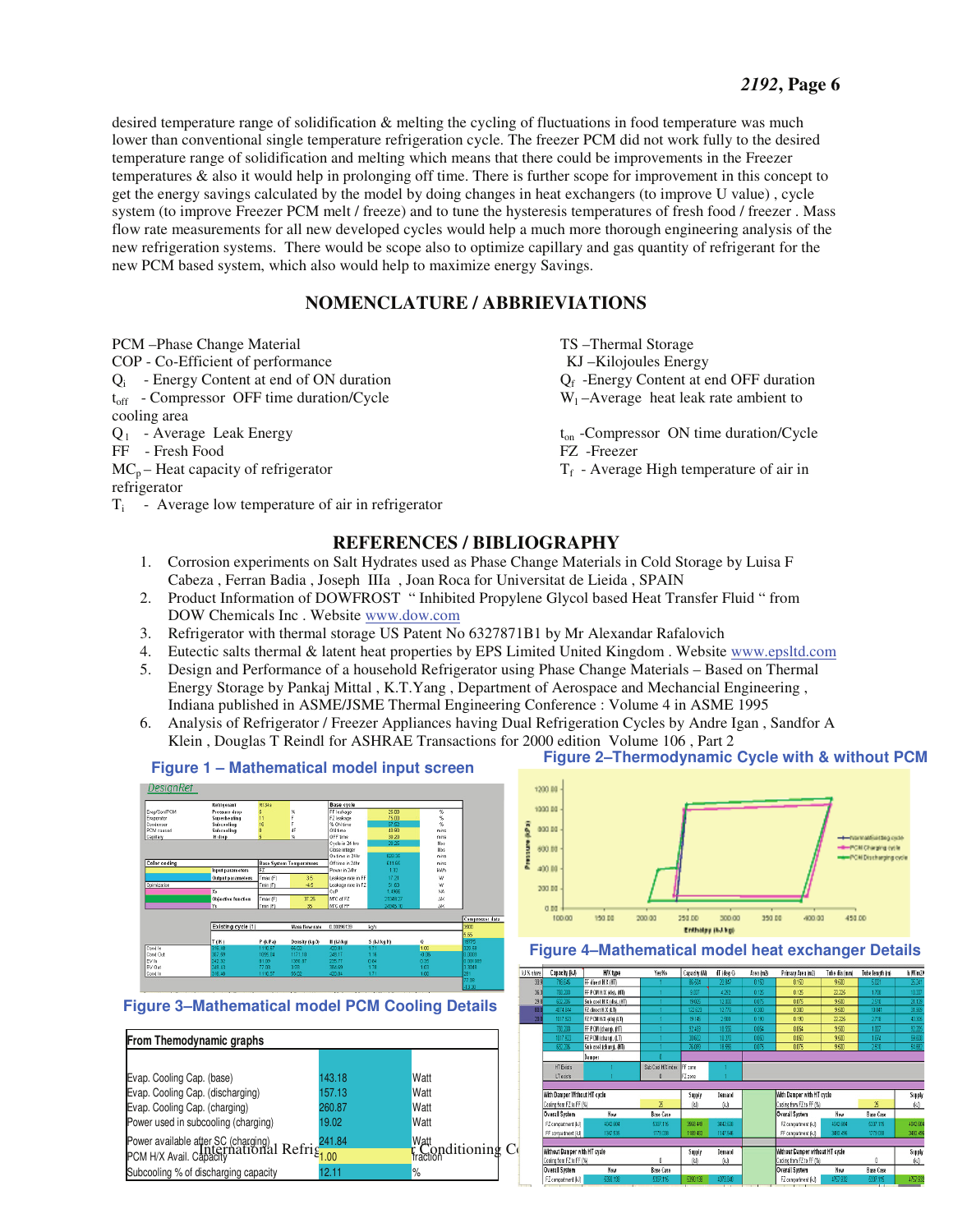|                                 | Damper   |                   |          |                           |                                 |          |                  |               |          |
|---------------------------------|----------|-------------------|----------|---------------------------|---------------------------------|----------|------------------|---------------|----------|
| HT Exists                       |          | Sub Cool HA index | FF zone  |                           |                                 |          |                  |               |          |
| LT exists                       |          |                   | FZ zone  |                           |                                 |          |                  |               |          |
|                                 |          |                   |          |                           |                                 |          |                  |               |          |
| With Damper Without HT cycle    |          |                   | Supply   | Demand                    | With Damper with HT cycle       |          |                  | Supply        | Demand   |
| 26<br>Cooling from FZ to FF (%) |          |                   | (KJ)     | (kJ)                      | Cooling from FZ to FF (%)       |          | 26               | (KJ)          | (kJ)     |
| Overall System                  | New      | <b>Base Case</b>  |          |                           | <b>Overall System</b>           | New      | <b>Base Case</b> |               |          |
| FZ compartment (KJ)             | 4042.604 | 5337.115          | 3568,449 | 3442.630                  | FZ compartment (kJ)             | 4042.604 | 5337.115         | 4042.604      | 4460,581 |
| FF compartment (kJ)             | 1347.635 | 1779.038          | 1189.483 | 1147.546                  | FF compartment (kJ)             | 3480.496 | 1779.038         | 3480.496      | 2119.060 |
|                                 |          |                   |          |                           |                                 |          |                  |               |          |
| Without Damper with HT cycle    |          |                   | Supply   | Demand                    | Without Damper without HT cycle |          |                  | <b>Supply</b> | Demand   |
| Cooling from FZ to FF (%)       |          | (KJ)              | (KJ)     | Cooling from FZ to FF (%) |                                 |          | (KJ)             | (KJ)          |          |
| Overall System                  | New      | <b>Base Case</b>  |          |                           | Overall System                  | New      | <b>Base Case</b> |               |          |
| FZ compartment (KJ)             | 5390.130 | 5337.115          | 5390.138 | 4070 840                  | FZ compartment (kJ)             | 4757.932 | 5337.115         | 4757.932      | 3442.638 |
| FF compartment (KJ)             | 2132.961 | 1779.038          | 2167.205 | 2119.000                  | FF compartment (kJ)             | 0.000    | 1779.038         | 0.000         | NА       |



#### **Figure 7 – Mathematical Model Energy Savings**





Hysterisis: 3.5 / -4.5 F -> 3.5 / - 4.5 F



|                        | 9 9 Old | <b>New 9 9</b> |
|------------------------|---------|----------------|
| On time - Charging     | 40.9    | 8              |
| On time - discharge    |         | 26             |
| <b>Off Time</b>        | 30.2    | 35.75          |
| <b>Total time/cyle</b> | 71.1    | 69.75          |
| <b>Cycles /day</b>     | 20.3    | 20.6           |
| Watts I/p charge       | 96      | 130.0          |
| Watts I/p discharge    |         | 96.0           |
| % On time              | 58%     | 49%            |
| <b>Ambient Deg C</b>   | 21      | 21             |
| Power Kwh/day          | 1.33    | 1.22           |
| % Savings              |         | 8%             |

International Refrigeration and Air Conditioning Conference at Purdue, July 12-15, 2010